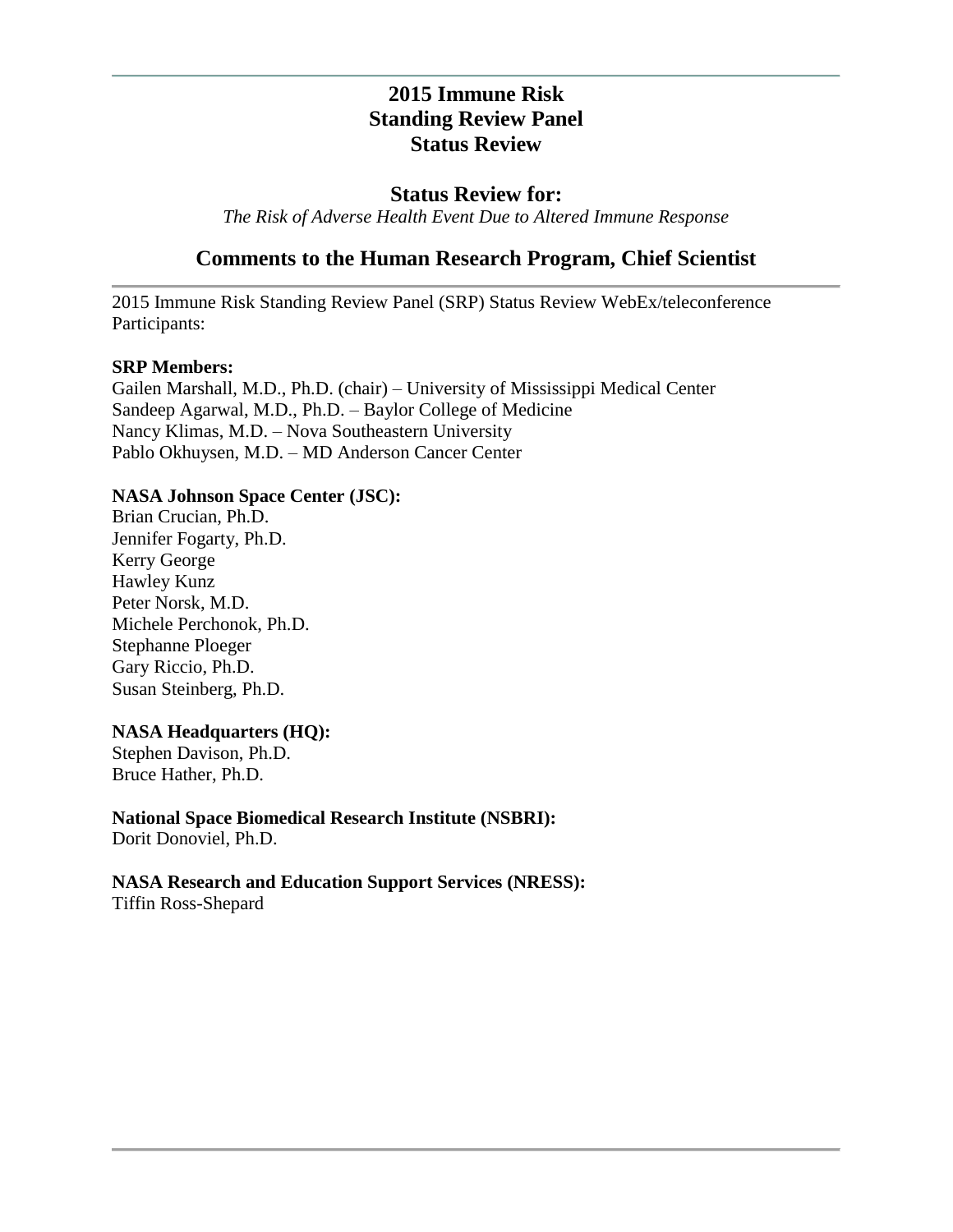On November 13, 2015, the Immune Risk SRP, participants from the JSC, HQ, the NSBRI, and NRESS participated in a WebEx/teleconference. The purpose of the call (as stated in the Statement of Task) was to allow the SRP members to:

- 1. Receive an update from the Human Research Program (HRP) Chief Scientist (or designee) on the status of NASA's current and future exploration plans and the impact these will have on the HRP.
- 2. Receive an update on any changes within the HRP since the 2014 SRP meeting.
- 3. Receive an update by the Element or Project Scientist(s) since the 2014 SRP meeting.
- 4. Participate in a discussion with the HRP Chief Scientist (or designee) and the Element regarding possible topics to be addressed at the next SRP meeting.

Based on the presentations and the discussion during the WebEx/teleconference, the SRP would like to relay the following information to Dr. Shelhamer, the HRP Chief Scientist.

- 1. The SRP thought the WebEx/teleconference was very informative and appreciated the presentations from Dr. Perchonok, Dr. Norsk and Dr. Crucian.
- 2. It is the SRPs understanding that the HRP management recognizes and supports the need for integrated projects that involve work under the aegis of various SRPs. From what the SRP has been told, there have been multiple meetings that bring representatives from the various SRPs to advise on development of interdisciplinary research directions. Given that we firmly believe that immunology and optimized inflammation mechanisms are at the core of astronaut health, we are concerned that, to date, the Immune Risk SRP has not participated in any of these interdisciplinary SRP meetings. While we were told during our meeting about several ongoing and planned interdisciplinary projects that involve the JSC immunology team(s), it is a concern to us that our input seems a posteriori regarding integrated research directions.
- 3. There is concern about the lack of uniformity in the design and implementation of more standardized assay methodology to characterize the astronaut immune responses before, during and after spaceflight. The collaborative studies presented, as well as other proposed ancillary studies use methodology that is distinct enough to warrant questions about comparing the data. For example, there are immune studies that use either whole blood or semi purified peripheral blood mononuclear cells. Dr. Crucian presented lucid and compelling arguments of why one versus the other sample is preferred. Yet the collaborative studies described continue to use both cell sources which are NOT directly comparable. To respect research colleagues who have developed their own assay conditions for their own laboratories is certainly understandable from a science ethics point of view. Yet, given the highly limited and precious nature of the astronaut samples that are being obtained and the statistical suppositions that have to be made with such small sample sizes, it is critical that further variation from methodological differences be minimized. Given that the JSC Immunology team lead by Dr. Crucian is the custodian of these samples, his group should dictate the samples that will be used and the assays that will be performed in as identical assay settings as possible. This is not to criticize the capabilities or expertise of others – it is to say that inter assay accuracy and inter